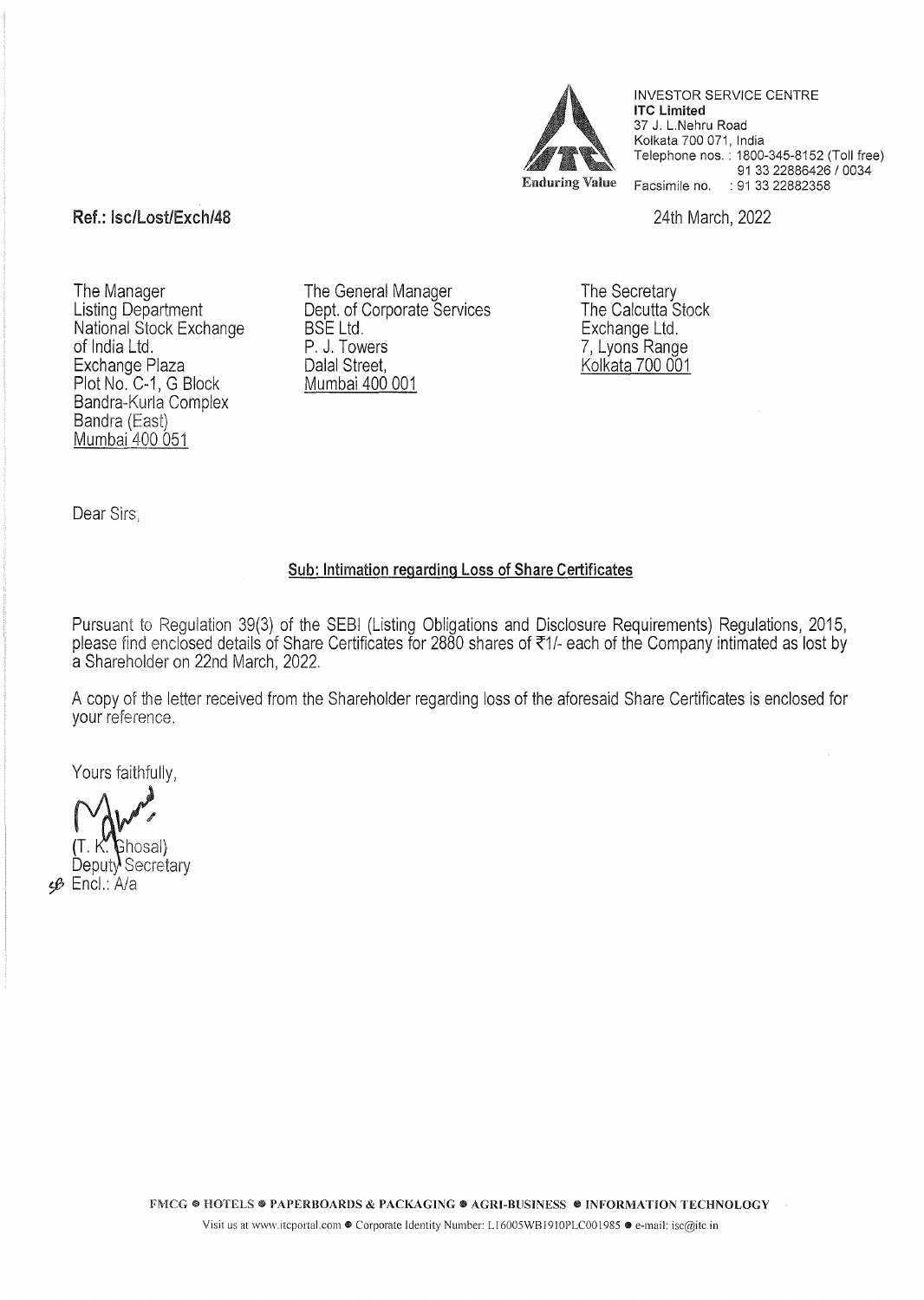| COMPANY NAME  | <b>ITC LIMITED</b>                    |
|---------------|---------------------------------------|
| SOURCE        | INVESTOR SERVICE CENTRE               |
| LETTER REF NO | ISC/LOST/EXCH/48                      |
| LETTER DATE   | 24/03/2022                            |
| REMARKS       | SHARES REPORTED LOST/STOLEN/MISPLACED |
|               |                                       |

| <b>LEDGER FOLIO NO</b> | <b>HOLDER NAME</b>          | <b>CERTNO</b> | <b>DISTNO FROM</b> | <b>DISTNO TO</b> | <b>NO. OF SHARES</b> |
|------------------------|-----------------------------|---------------|--------------------|------------------|----------------------|
| 11/47134               | ISUNITA SHRIKANT KULKARNI.  | 0002252321    | 00000440502311     | 00000440508701   | 0000000000640        |
| 11/47134               | ISUNITA SHRIKANT KULKARNI.  | 0002252331    | 0002525454146      | 0002525454465    | 00000000003201       |
| 11/47134               | ISUNITA SHRIKANT KUI KARNI. | 0002252341    | 0003870176587      | 00038701775461   | 0000000000960        |
| 11/47134               | ISUNITA SHRIKANT KULKARNI   | 0002468791    | 0008084685185      | 0008084686144)   | 00000000009601       |



 $\bullet$ 

 $\ddot{\cdot}$  $\frac{1}{2}$ 

 $\mathbb{R}^2$